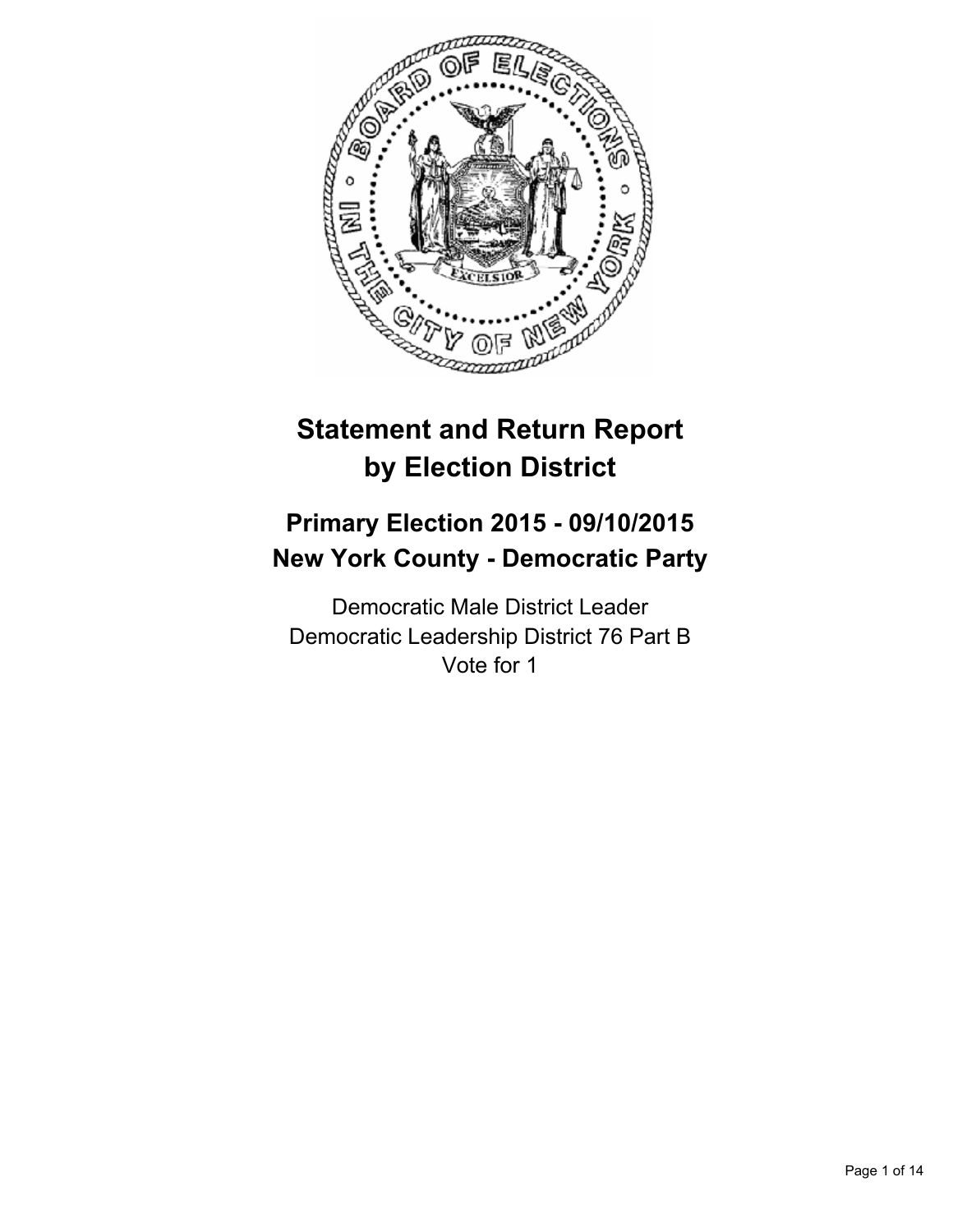

| PUBLIC COUNTER                                           | 10             |
|----------------------------------------------------------|----------------|
| ABSENTEE/MILITARY                                        | 0              |
| AFFIDAVIT                                                |                |
| Total Ballots                                            | 11             |
| Less - Inapplicable Federal/Special Presidential Ballots | 0              |
| <b>Total Applicable Ballots</b>                          | 11             |
| MICAH Z. KELLNER                                         | 8              |
| ADAM E. ROBERTS                                          | $\overline{2}$ |
| <b>Total Votes</b>                                       | 10             |
| Unrecorded                                               |                |

## **040/76**

| PUBLIC COUNTER                                           | 23             |
|----------------------------------------------------------|----------------|
| ABSENTEE/MILITARY                                        |                |
| AFFIDAVIT                                                | 0              |
| Total Ballots                                            | 24             |
| Less - Inapplicable Federal/Special Presidential Ballots | 0              |
| <b>Total Applicable Ballots</b>                          | 24             |
| MICAH Z. KELLNER                                         | 8              |
| ADAM E. ROBERTS                                          | 14             |
| <b>Total Votes</b>                                       | 22             |
| Unrecorded                                               | $\overline{2}$ |

#### **042/76**

| PUBLIC COUNTER                                           | 32 |
|----------------------------------------------------------|----|
| ABSENTEE/MILITARY                                        | 0  |
| <b>AFFIDAVIT</b>                                         | 0  |
| <b>Total Ballots</b>                                     | 32 |
| Less - Inapplicable Federal/Special Presidential Ballots | 0  |
| <b>Total Applicable Ballots</b>                          | 32 |
| MICAH Z. KELLNER                                         | 14 |
| ADAM E. ROBERTS                                          | 14 |
| JOHN HALEBIAN (WRITE-IN)                                 |    |
| <b>Total Votes</b>                                       | 29 |
| Unrecorded                                               | 3  |

| <b>PUBLIC COUNTER</b>                                    | 23             |
|----------------------------------------------------------|----------------|
| ABSENTEE/MILITARY                                        | 0              |
| AFFIDAVIT                                                | $\overline{2}$ |
| <b>Total Ballots</b>                                     | 25             |
| Less - Inapplicable Federal/Special Presidential Ballots | 0              |
| <b>Total Applicable Ballots</b>                          | 25             |
| MICAH Z. KELLNER                                         | 7              |
| ADAM E. ROBERTS                                          | 17             |
| JOHN HALEBIAN (WRITE-IN)                                 |                |
| <b>Total Votes</b>                                       | 25             |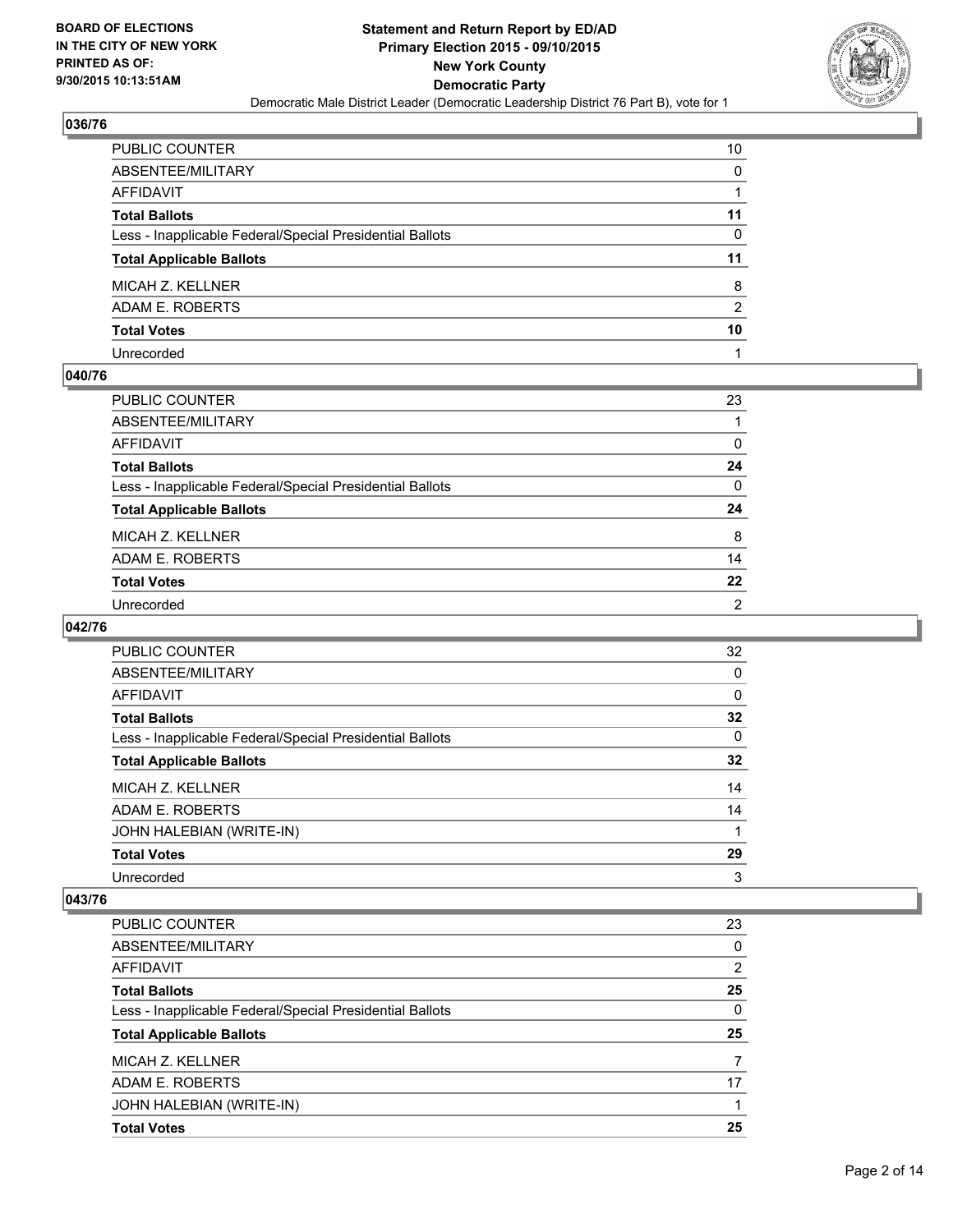

| PUBLIC COUNTER                                           | 19             |
|----------------------------------------------------------|----------------|
| ABSENTEE/MILITARY                                        | 0              |
| AFFIDAVIT                                                | 0              |
| Total Ballots                                            | 19             |
| Less - Inapplicable Federal/Special Presidential Ballots | $\mathbf{0}$   |
| <b>Total Applicable Ballots</b>                          | 19             |
| MICAH Z. KELLNER                                         | 6              |
| ADAM E. ROBERTS                                          | 10             |
| BEN KALLOS (WRITE-IN)                                    |                |
| <b>Total Votes</b>                                       | 17             |
| Unrecorded                                               | $\overline{2}$ |

#### **045/76**

| PUBLIC COUNTER                                           | 11       |
|----------------------------------------------------------|----------|
| ABSENTEE/MILITARY                                        | $\Omega$ |
| <b>AFFIDAVIT</b>                                         | $\Omega$ |
| <b>Total Ballots</b>                                     | 11       |
| Less - Inapplicable Federal/Special Presidential Ballots | 0        |
| <b>Total Applicable Ballots</b>                          | 11       |
| MICAH Z. KELLNER                                         | 6        |
| ADAM E. ROBERTS                                          | -5       |
| <b>Total Votes</b>                                       | 11       |
|                                                          |          |

#### **046/76**

| <b>PUBLIC COUNTER</b>                                    | 25       |
|----------------------------------------------------------|----------|
| ABSENTEE/MILITARY                                        | 3        |
| AFFIDAVIT                                                | $\Omega$ |
| <b>Total Ballots</b>                                     | 28       |
| Less - Inapplicable Federal/Special Presidential Ballots | 0        |
| <b>Total Applicable Ballots</b>                          | 28       |
| MICAH Z. KELLNER                                         | 11       |
| ADAM E. ROBERTS                                          | 15       |
| <b>Total Votes</b>                                       | 26       |
| Unrecorded                                               | 2        |

| <b>PUBLIC COUNTER</b>                                    | 8 |
|----------------------------------------------------------|---|
| ABSENTEE/MILITARY                                        |   |
| AFFIDAVIT                                                | 0 |
| <b>Total Ballots</b>                                     | 9 |
| Less - Inapplicable Federal/Special Presidential Ballots | 0 |
| <b>Total Applicable Ballots</b>                          | 9 |
| MICAH Z. KELLNER                                         | 2 |
| ADAM E. ROBERTS                                          |   |
| <b>Total Votes</b>                                       | 9 |
|                                                          |   |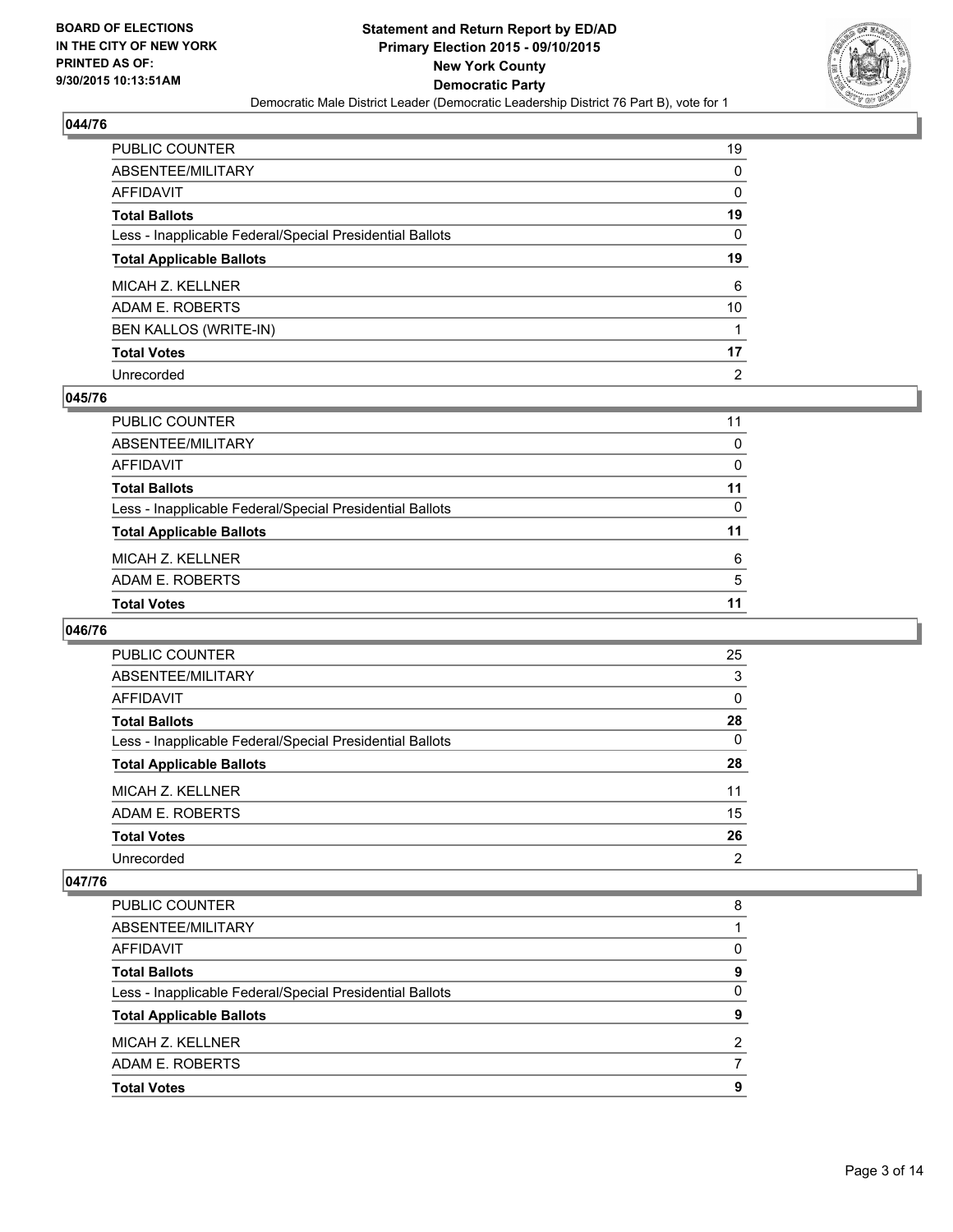

| PUBLIC COUNTER                                           | 11 |
|----------------------------------------------------------|----|
| ABSENTEE/MILITARY                                        | 0  |
| <b>AFFIDAVIT</b>                                         | 0  |
| <b>Total Ballots</b>                                     | 11 |
| Less - Inapplicable Federal/Special Presidential Ballots | 0  |
| <b>Total Applicable Ballots</b>                          | 11 |
| MICAH Z. KELLNER                                         |    |
| ADAM E. ROBERTS                                          | 3  |
| TODD L. MORRIS (WRITE-IN)                                |    |
| <b>Total Votes</b>                                       | 11 |

#### **049/76**

| PUBLIC COUNTER                                           | 17           |
|----------------------------------------------------------|--------------|
| ABSENTEE/MILITARY                                        | $\mathbf{0}$ |
| AFFIDAVIT                                                | 0            |
| <b>Total Ballots</b>                                     | 17           |
| Less - Inapplicable Federal/Special Presidential Ballots | 0            |
| <b>Total Applicable Ballots</b>                          | 17           |
| MICAH Z. KELLNER                                         | 6            |
| ADAM E. ROBERTS                                          | 9            |
| <b>Total Votes</b>                                       | 15           |
| Unrecorded                                               | 2            |

# **050/76**

| <b>PUBLIC COUNTER</b>                                    | 26 |
|----------------------------------------------------------|----|
| ABSENTEE/MILITARY                                        |    |
| <b>AFFIDAVIT</b>                                         | 0  |
| <b>Total Ballots</b>                                     | 27 |
| Less - Inapplicable Federal/Special Presidential Ballots | 0  |
| <b>Total Applicable Ballots</b>                          | 27 |
| MICAH Z. KELLNER                                         | 14 |
| ADAM E. ROBERTS                                          | 13 |
| <b>Total Votes</b>                                       | 27 |

| <b>PUBLIC COUNTER</b>                                    | 18 |
|----------------------------------------------------------|----|
| ABSENTEE/MILITARY                                        |    |
| AFFIDAVIT                                                | 0  |
| <b>Total Ballots</b>                                     | 19 |
| Less - Inapplicable Federal/Special Presidential Ballots | 0  |
| <b>Total Applicable Ballots</b>                          | 19 |
| MICAH Z. KELLNER                                         | 8  |
| ADAM E. ROBERTS                                          | 10 |
| MIKE DILLION (WRITE-IN)                                  |    |
| <b>Total Votes</b>                                       | 19 |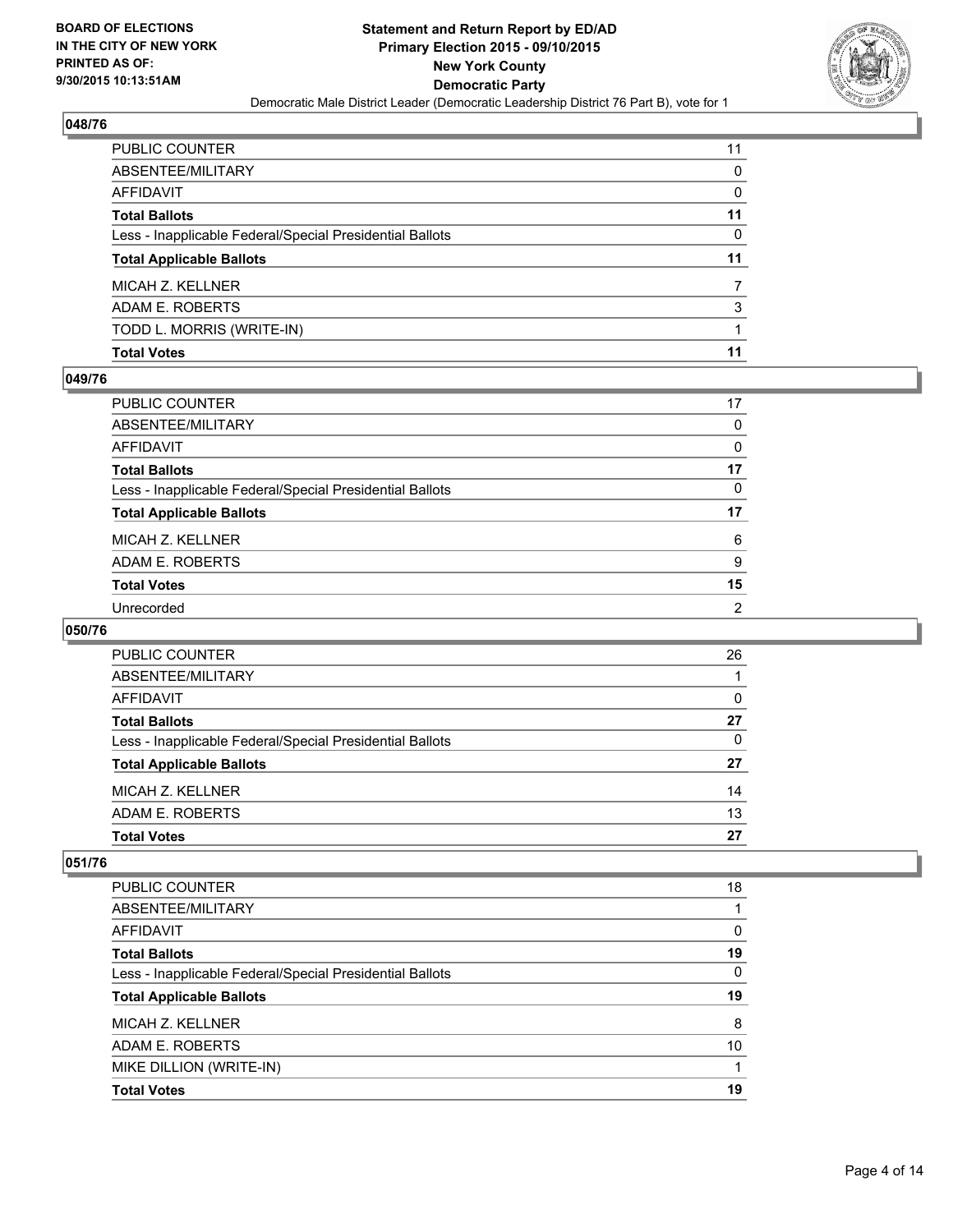

| PUBLIC COUNTER                                           | 15 |
|----------------------------------------------------------|----|
| ABSENTEE/MILITARY                                        |    |
| AFFIDAVIT                                                | 0  |
| Total Ballots                                            | 16 |
| Less - Inapplicable Federal/Special Presidential Ballots | 0  |
| <b>Total Applicable Ballots</b>                          | 16 |
| MICAH Z. KELLNER                                         | 5  |
| ADAM E. ROBERTS                                          | 8  |
| <b>Total Votes</b>                                       | 13 |
| Unrecorded                                               | 3  |

## **053/76**

| PUBLIC COUNTER                                           | 12 |
|----------------------------------------------------------|----|
| ABSENTEE/MILITARY                                        |    |
| AFFIDAVIT                                                | 0  |
| Total Ballots                                            | 13 |
| Less - Inapplicable Federal/Special Presidential Ballots | 0  |
| <b>Total Applicable Ballots</b>                          | 13 |
| MICAH Z. KELLNER                                         | 6  |
| ADAM E. ROBERTS                                          |    |
| Total Votes                                              | 13 |
|                                                          |    |

# **054/76**

| <b>PUBLIC COUNTER</b>                                    | 11 |
|----------------------------------------------------------|----|
| ABSENTEE/MILITARY                                        | 4  |
| AFFIDAVIT                                                | 0  |
| <b>Total Ballots</b>                                     | 15 |
| Less - Inapplicable Federal/Special Presidential Ballots | 0  |
| <b>Total Applicable Ballots</b>                          | 15 |
| MICAH Z. KELLNER                                         | 6  |
| ADAM E. ROBERTS                                          |    |
| <b>Total Votes</b>                                       | 13 |
| Unrecorded                                               | 2  |

| <b>PUBLIC COUNTER</b>                                    | 38 |
|----------------------------------------------------------|----|
| ABSENTEE/MILITARY                                        | 2  |
| <b>AFFIDAVIT</b>                                         | 0  |
| <b>Total Ballots</b>                                     | 40 |
| Less - Inapplicable Federal/Special Presidential Ballots | 0  |
| <b>Total Applicable Ballots</b>                          | 40 |
| MICAH Z. KELLNER                                         | 22 |
| ADAM E. ROBERTS                                          | 16 |
| <b>Total Votes</b>                                       | 38 |
|                                                          |    |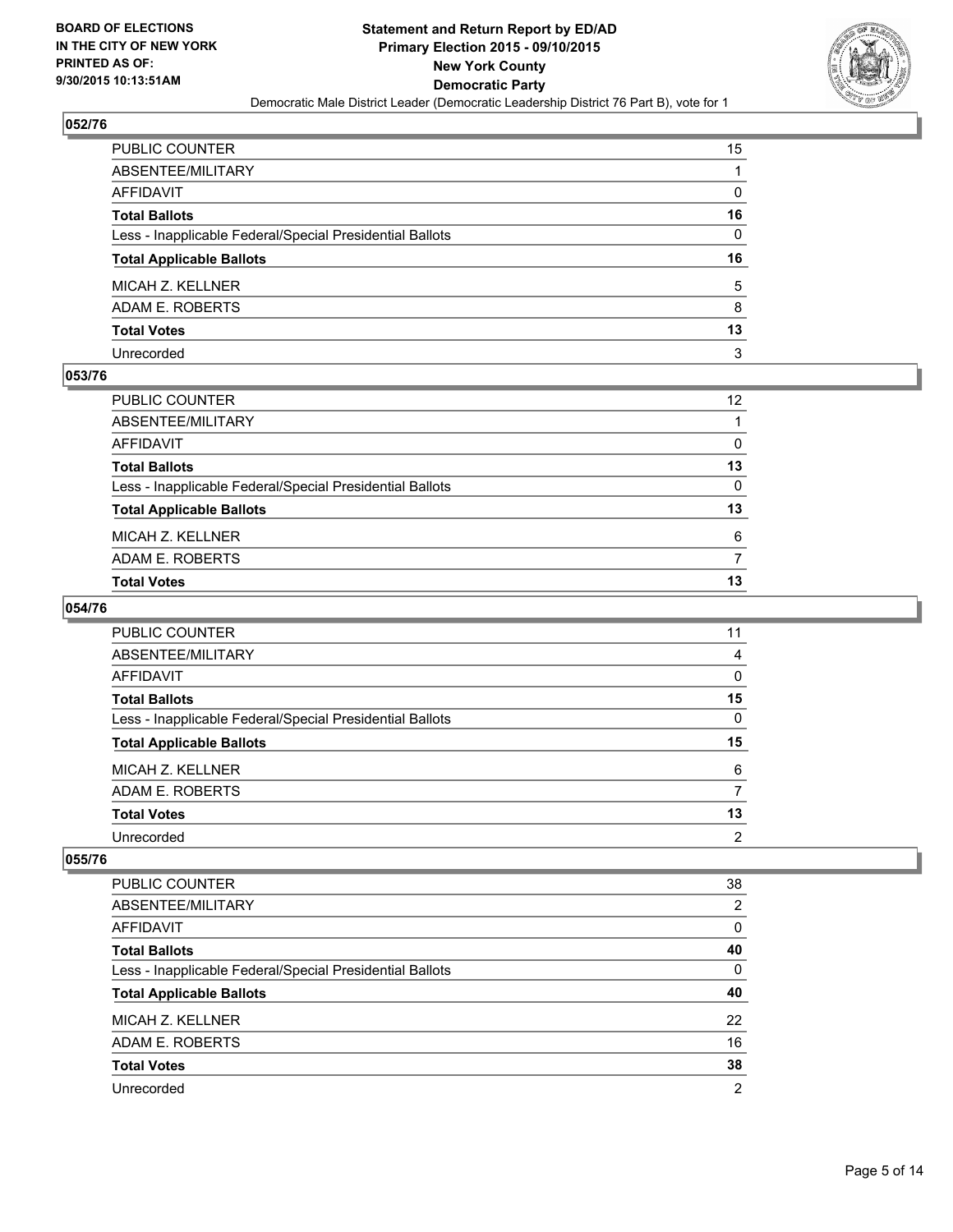

| PUBLIC COUNTER                                           | 5 |
|----------------------------------------------------------|---|
| ABSENTEE/MILITARY                                        | 0 |
| AFFIDAVIT                                                | 0 |
| Total Ballots                                            | 5 |
| Less - Inapplicable Federal/Special Presidential Ballots | 0 |
| <b>Total Applicable Ballots</b>                          | 5 |
| MICAH Z. KELLNER                                         |   |
| ADAM E. ROBERTS                                          | 3 |
| <b>Total Votes</b>                                       | 4 |
| Unrecorded                                               |   |

## **057/76**

| PUBLIC COUNTER                                           | 14             |
|----------------------------------------------------------|----------------|
| ABSENTEE/MILITARY                                        |                |
| AFFIDAVIT                                                | 0              |
| Total Ballots                                            | 15             |
| Less - Inapplicable Federal/Special Presidential Ballots | 0              |
| <b>Total Applicable Ballots</b>                          | 15             |
| MICAH Z. KELLNER                                         | 6              |
| ADAM E. ROBERTS                                          | 7              |
| <b>Total Votes</b>                                       | 13             |
| Unrecorded                                               | $\overline{2}$ |

#### **058/76**

| PUBLIC COUNTER                                           | 25 |
|----------------------------------------------------------|----|
| ABSENTEE/MILITARY                                        | 2  |
| AFFIDAVIT                                                | 0  |
| <b>Total Ballots</b>                                     | 27 |
| Less - Inapplicable Federal/Special Presidential Ballots | 0  |
| <b>Total Applicable Ballots</b>                          | 27 |
| MICAH Z. KELLNER                                         | 9  |
| ADAM E. ROBERTS                                          | 15 |
| <b>Total Votes</b>                                       | 24 |
| Unrecorded                                               | 3  |
|                                                          |    |

| <b>PUBLIC COUNTER</b>                                    | 25 |
|----------------------------------------------------------|----|
| ABSENTEE/MILITARY                                        | 2  |
| AFFIDAVIT                                                | 0  |
| <b>Total Ballots</b>                                     | 27 |
| Less - Inapplicable Federal/Special Presidential Ballots | 0  |
| <b>Total Applicable Ballots</b>                          | 27 |
| MICAH Z. KELLNER                                         | 6  |
| ADAM E. ROBERTS                                          | 16 |
| JOE STRONG (WRITE-IN)                                    |    |
| <b>Total Votes</b>                                       | 23 |
| Unrecorded                                               | 4  |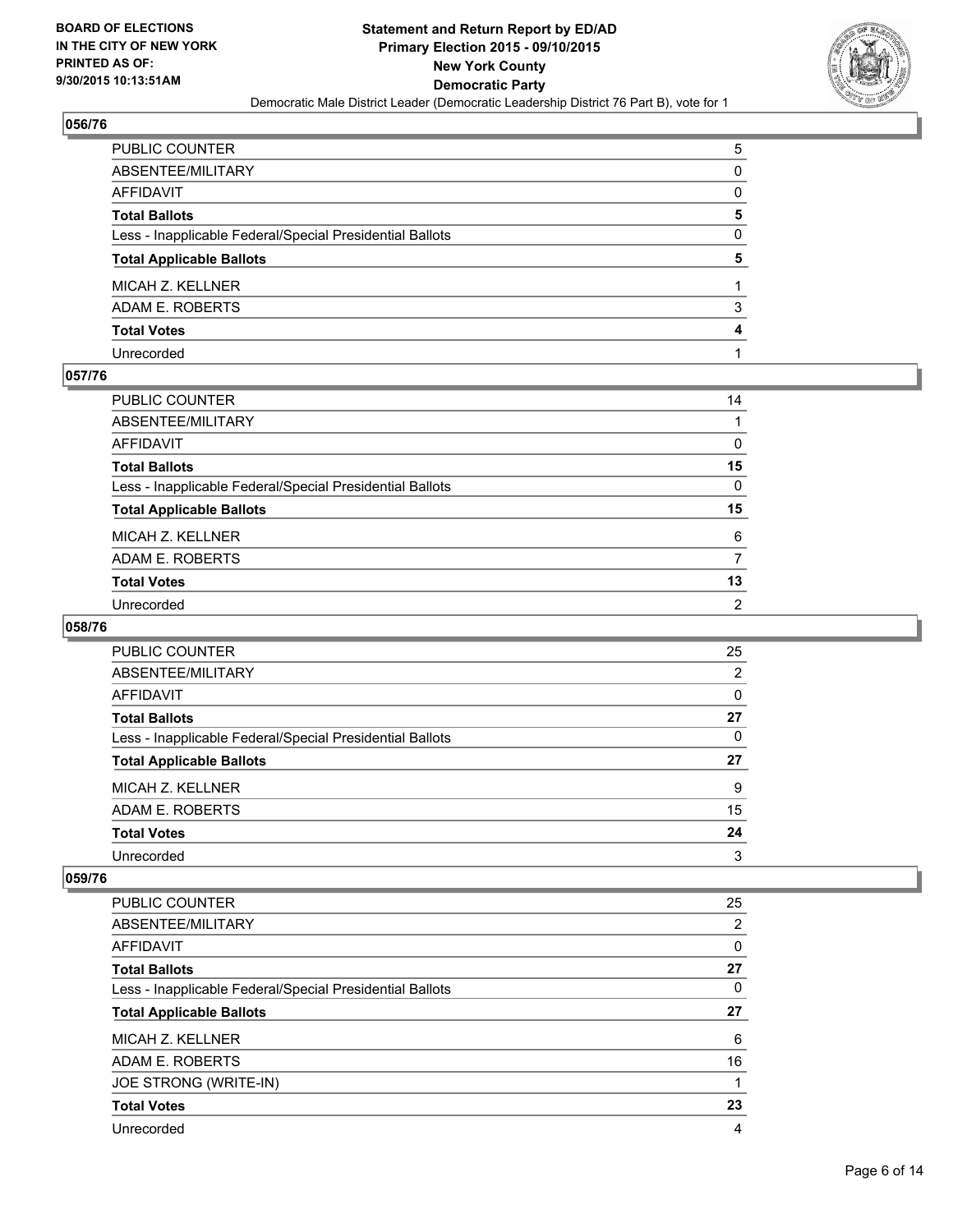

| PUBLIC COUNTER                                           | 16 |
|----------------------------------------------------------|----|
| ABSENTEE/MILITARY                                        | 2  |
| AFFIDAVIT                                                | 0  |
| Total Ballots                                            | 18 |
| Less - Inapplicable Federal/Special Presidential Ballots | 0  |
| <b>Total Applicable Ballots</b>                          | 18 |
| MICAH Z. KELLNER                                         | 13 |
| ADAM E. ROBERTS                                          | 5  |
| Total Votes                                              | 18 |

## **061/76**

| 5<br>5<br>10 |
|--------------|
|              |
|              |
|              |
| 10           |
| $\mathbf{0}$ |
| 10           |
| $\Omega$     |
|              |
| 9            |
|              |

#### **062/76**

| PUBLIC COUNTER                                           | 16                      |
|----------------------------------------------------------|-------------------------|
| ABSENTEE/MILITARY                                        | $\overline{4}$          |
| AFFIDAVIT                                                | 0                       |
| Total Ballots                                            | 20                      |
| Less - Inapplicable Federal/Special Presidential Ballots | 0                       |
| <b>Total Applicable Ballots</b>                          | 20                      |
| MICAH Z. KELLNER                                         | 7                       |
| ADAM E. ROBERTS                                          | 9                       |
| <b>Total Votes</b>                                       | 16                      |
| Unrecorded                                               | $\overline{\mathbf{4}}$ |
|                                                          |                         |

| <b>PUBLIC COUNTER</b>                                    | 18 |
|----------------------------------------------------------|----|
| ABSENTEE/MILITARY                                        | 2  |
| AFFIDAVIT                                                | 0  |
| <b>Total Ballots</b>                                     | 20 |
| Less - Inapplicable Federal/Special Presidential Ballots | 0  |
| <b>Total Applicable Ballots</b>                          | 20 |
| MICAH Z. KELLNER                                         | 5  |
| ADAM E. ROBERTS                                          | 13 |
| <b>Total Votes</b>                                       | 18 |
| Unrecorded                                               | 2  |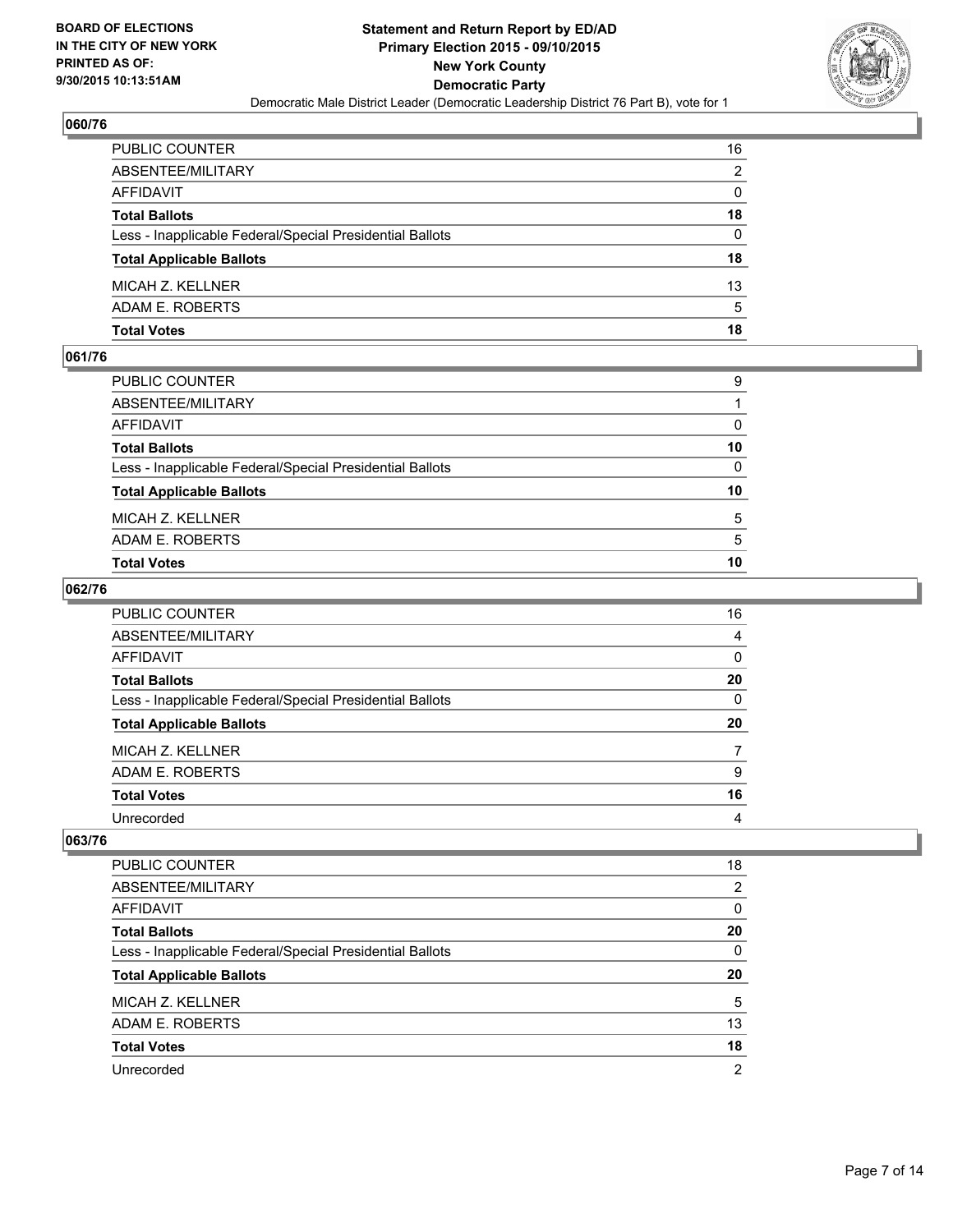

| PUBLIC COUNTER                                           | 15           |
|----------------------------------------------------------|--------------|
| ABSENTEE/MILITARY                                        |              |
| AFFIDAVIT                                                | $\mathbf{0}$ |
| <b>Total Ballots</b>                                     | 16           |
| Less - Inapplicable Federal/Special Presidential Ballots | $\Omega$     |
| <b>Total Applicable Ballots</b>                          | 16           |
| MICAH Z. KELLNER                                         | 5            |
| ADAM E. ROBERTS                                          | 11           |
| Total Votes                                              | 16           |

#### **065/76**

| PUBLIC COUNTER                                           | 37       |
|----------------------------------------------------------|----------|
| ABSENTEE/MILITARY                                        |          |
| AFFIDAVIT                                                | 0        |
| <b>Total Ballots</b>                                     | 38       |
| Less - Inapplicable Federal/Special Presidential Ballots | $\Omega$ |
| <b>Total Applicable Ballots</b>                          | 38       |
| MICAH Z. KELLNER                                         | 17       |
| ADAM E. ROBERTS                                          | 13       |
| <b>Total Votes</b>                                       | 30       |
| Unrecorded                                               | 8        |
|                                                          |          |

# **066/76**

| <b>PUBLIC COUNTER</b>                                    | 9  |
|----------------------------------------------------------|----|
|                                                          |    |
| ABSENTEE/MILITARY                                        | 5  |
| AFFIDAVIT                                                | 0  |
| <b>Total Ballots</b>                                     | 14 |
| Less - Inapplicable Federal/Special Presidential Ballots | 0  |
| <b>Total Applicable Ballots</b>                          | 14 |
| MICAH Z. KELLNER                                         | 2  |
| ADAM E. ROBERTS                                          | 10 |
| MIKE DILLON (WRITE-IN)                                   |    |
| <b>Total Votes</b>                                       | 13 |
| Unrecorded                                               | 1  |

| <b>PUBLIC COUNTER</b>                                    | 12 |
|----------------------------------------------------------|----|
| ABSENTEE/MILITARY                                        | 0  |
| AFFIDAVIT                                                | 0  |
| <b>Total Ballots</b>                                     | 12 |
| Less - Inapplicable Federal/Special Presidential Ballots | 0  |
| <b>Total Applicable Ballots</b>                          | 12 |
| MICAH Z. KELLNER                                         |    |
| ADAM E. ROBERTS                                          | 5  |
| <b>Total Votes</b>                                       | 12 |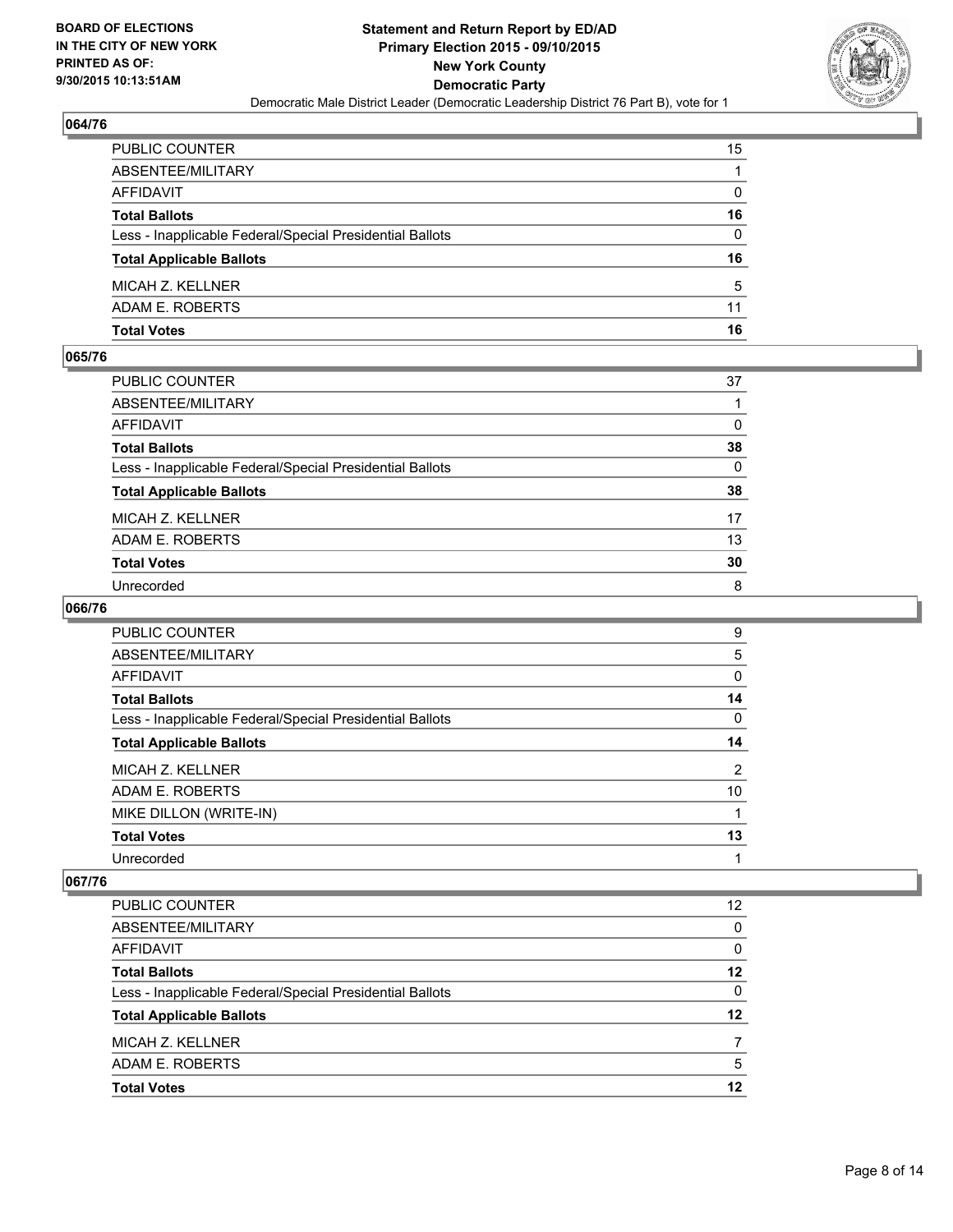

| PUBLIC COUNTER                                           | 21 |
|----------------------------------------------------------|----|
| ABSENTEE/MILITARY                                        | 3  |
| AFFIDAVIT                                                | 0  |
| Total Ballots                                            | 24 |
| Less - Inapplicable Federal/Special Presidential Ballots | 0  |
| <b>Total Applicable Ballots</b>                          | 24 |
| MICAH Z. KELLNER                                         | 9  |
| ADAM E. ROBERTS                                          | 14 |
| <b>Total Votes</b>                                       | 23 |
| Unrecorded                                               |    |

## **069/76**

| PUBLIC COUNTER                                           | 29              |
|----------------------------------------------------------|-----------------|
| ABSENTEE/MILITARY                                        | 3               |
| AFFIDAVIT                                                | 0               |
| Total Ballots                                            | $32\phantom{a}$ |
| Less - Inapplicable Federal/Special Presidential Ballots | $\Omega$        |
| <b>Total Applicable Ballots</b>                          | $32\phantom{a}$ |
| MICAH Z. KELLNER                                         | 16              |
| ADAM E. ROBERTS                                          | 15              |
| <b>Total Votes</b>                                       | 31              |
| Unrecorded                                               |                 |

# **070/76**

| PUBLIC COUNTER                                           | 16 |
|----------------------------------------------------------|----|
| ABSENTEE/MILITARY                                        | 0  |
| AFFIDAVIT                                                | 0  |
| <b>Total Ballots</b>                                     | 16 |
| Less - Inapplicable Federal/Special Presidential Ballots | 0  |
| <b>Total Applicable Ballots</b>                          | 16 |
| MICAH Z. KELLNER                                         | 7  |
| ADAM E. ROBERTS                                          | 5  |
| <b>Total Votes</b>                                       | 12 |
| Unrecorded                                               | 4  |
|                                                          |    |

| <b>PUBLIC COUNTER</b>                                    | 16             |
|----------------------------------------------------------|----------------|
| ABSENTEE/MILITARY                                        | $\overline{2}$ |
| <b>AFFIDAVIT</b>                                         | 0              |
| <b>Total Ballots</b>                                     | 18             |
| Less - Inapplicable Federal/Special Presidential Ballots | $\Omega$       |
| <b>Total Applicable Ballots</b>                          | 18             |
| MICAH Z. KELLNER                                         | 9              |
| ADAM E. ROBERTS                                          |                |
| <b>Total Votes</b>                                       | 16             |
| Unrecorded                                               | 2              |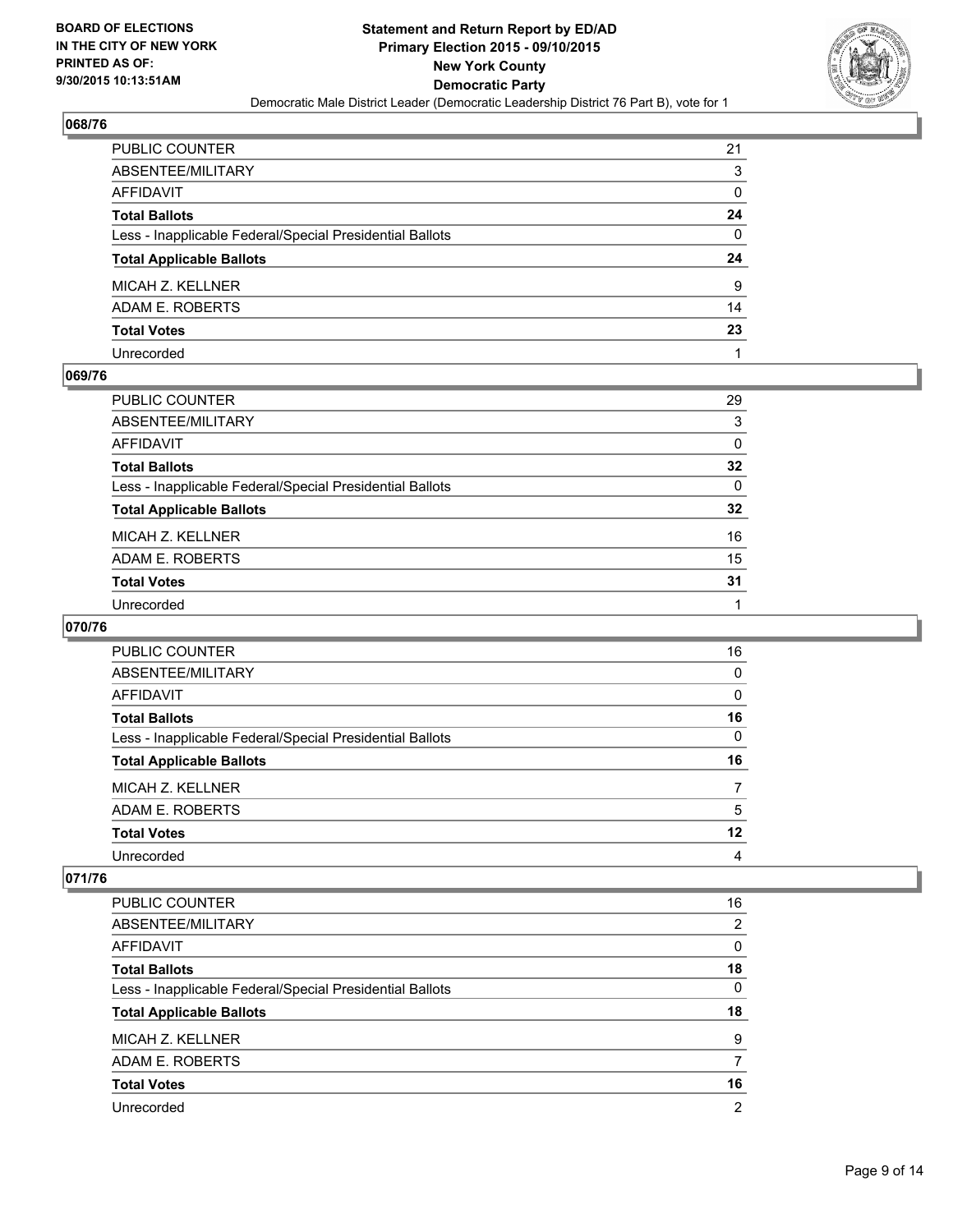

| PUBLIC COUNTER                                           | 30           |
|----------------------------------------------------------|--------------|
| ABSENTEE/MILITARY                                        | 4            |
| AFFIDAVIT                                                | 0            |
| Total Ballots                                            | 34           |
| Less - Inapplicable Federal/Special Presidential Ballots | $\mathbf{0}$ |
| <b>Total Applicable Ballots</b>                          | 34           |
| MICAH Z. KELLNER                                         | 19           |
| ADAM E. ROBERTS                                          | 12           |
| <b>Total Votes</b>                                       | 31           |
| Unrecorded                                               | 3            |

#### **073/76**

| PUBLIC COUNTER                                           | 24 |
|----------------------------------------------------------|----|
| ABSENTEE/MILITARY                                        | 4  |
| AFFIDAVIT                                                | 0  |
| <b>Total Ballots</b>                                     | 28 |
| Less - Inapplicable Federal/Special Presidential Ballots | 0  |
| <b>Total Applicable Ballots</b>                          | 28 |
| MICAH Z. KELLNER                                         | 11 |
| ADAM E. ROBERTS                                          | 14 |
| TERRANCE GRAVIS (WRITE-IN)                               |    |
| UNATTRIBUTABLE WRITE-IN (WRITE-IN)                       |    |
| <b>Total Votes</b>                                       | 27 |
| Unrecorded                                               | 1  |

#### **074/76**

| <b>PUBLIC COUNTER</b>                                    | 12 |
|----------------------------------------------------------|----|
| ABSENTEE/MILITARY                                        | 0  |
| AFFIDAVIT                                                | 0  |
| <b>Total Ballots</b>                                     | 12 |
| Less - Inapplicable Federal/Special Presidential Ballots | 0  |
| <b>Total Applicable Ballots</b>                          | 12 |
| MICAH Z. KELLNER                                         | 6  |
| ADAM E. ROBERTS                                          | 6  |
| <b>Total Votes</b>                                       | 12 |
|                                                          |    |

| <b>PUBLIC COUNTER</b>                                    | 27 |
|----------------------------------------------------------|----|
| ABSENTEE/MILITARY                                        | 0  |
| <b>AFFIDAVIT</b>                                         | 0  |
| <b>Total Ballots</b>                                     | 27 |
| Less - Inapplicable Federal/Special Presidential Ballots | 0  |
| <b>Total Applicable Ballots</b>                          | 27 |
| MICAH Z. KELLNER                                         | 9  |
| ADAM E. ROBERTS                                          | 15 |
| <b>Total Votes</b>                                       | 24 |
| Unrecorded                                               | 3  |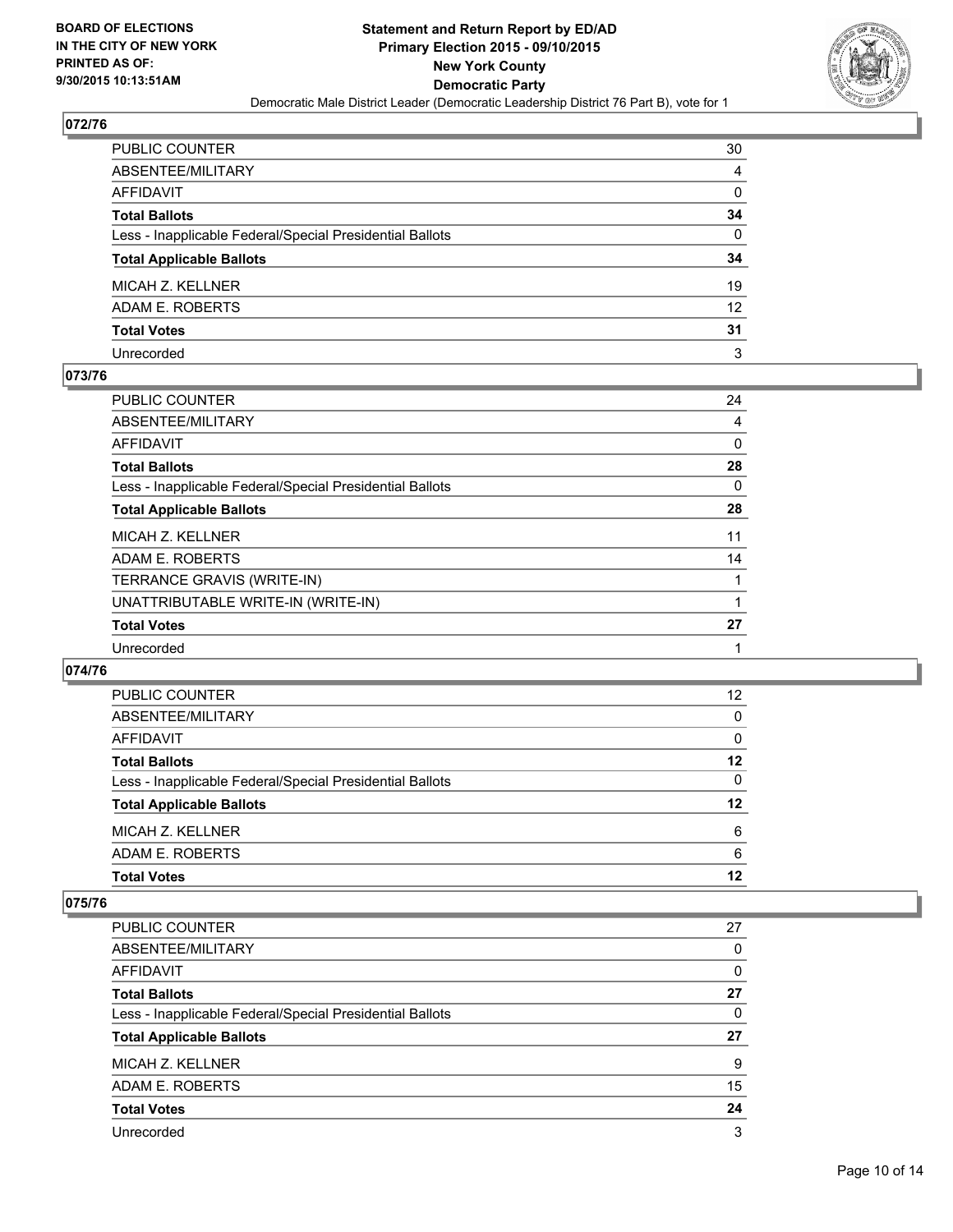

| PUBLIC COUNTER                                           | 16 |
|----------------------------------------------------------|----|
| ABSENTEE/MILITARY                                        | 0  |
| AFFIDAVIT                                                | 0  |
| Total Ballots                                            | 16 |
| Less - Inapplicable Federal/Special Presidential Ballots | 0  |
| <b>Total Applicable Ballots</b>                          | 16 |
|                                                          |    |
| MICAH Z. KELLNER                                         |    |
| ADAM E. ROBERTS                                          | 8  |
| <b>Total Votes</b>                                       | 15 |

## **077/76**

| PUBLIC COUNTER                                           | 29       |
|----------------------------------------------------------|----------|
| ABSENTEE/MILITARY                                        | $\Omega$ |
| AFFIDAVIT                                                | 0        |
| Total Ballots                                            | 29       |
| Less - Inapplicable Federal/Special Presidential Ballots | $\Omega$ |
| <b>Total Applicable Ballots</b>                          | 29       |
| MICAH Z. KELLNER                                         | 19       |
| ADAM E. ROBERTS                                          | 6        |
| <b>Total Votes</b>                                       | 25       |
| Unrecorded                                               | 4        |

#### **078/76**

| PUBLIC COUNTER                                           | 28 |
|----------------------------------------------------------|----|
| ABSENTEE/MILITARY                                        | 3  |
| AFFIDAVIT                                                | 0  |
| <b>Total Ballots</b>                                     | 31 |
| Less - Inapplicable Federal/Special Presidential Ballots | 0  |
| <b>Total Applicable Ballots</b>                          | 31 |
| MICAH Z. KELLNER                                         | 15 |
| ADAM E. ROBERTS                                          | 12 |
| <b>Total Votes</b>                                       | 27 |
| Unrecorded                                               | 4  |

| <b>PUBLIC COUNTER</b>                                    | 17       |
|----------------------------------------------------------|----------|
| ABSENTEE/MILITARY                                        |          |
| <b>AFFIDAVIT</b>                                         | 0        |
| <b>Total Ballots</b>                                     | 18       |
| Less - Inapplicable Federal/Special Presidential Ballots | $\Omega$ |
| <b>Total Applicable Ballots</b>                          | 18       |
| MICAH Z. KELLNER                                         | 10       |
| ADAM E. ROBERTS                                          |          |
| <b>Total Votes</b>                                       | 17       |
| Unrecorded                                               |          |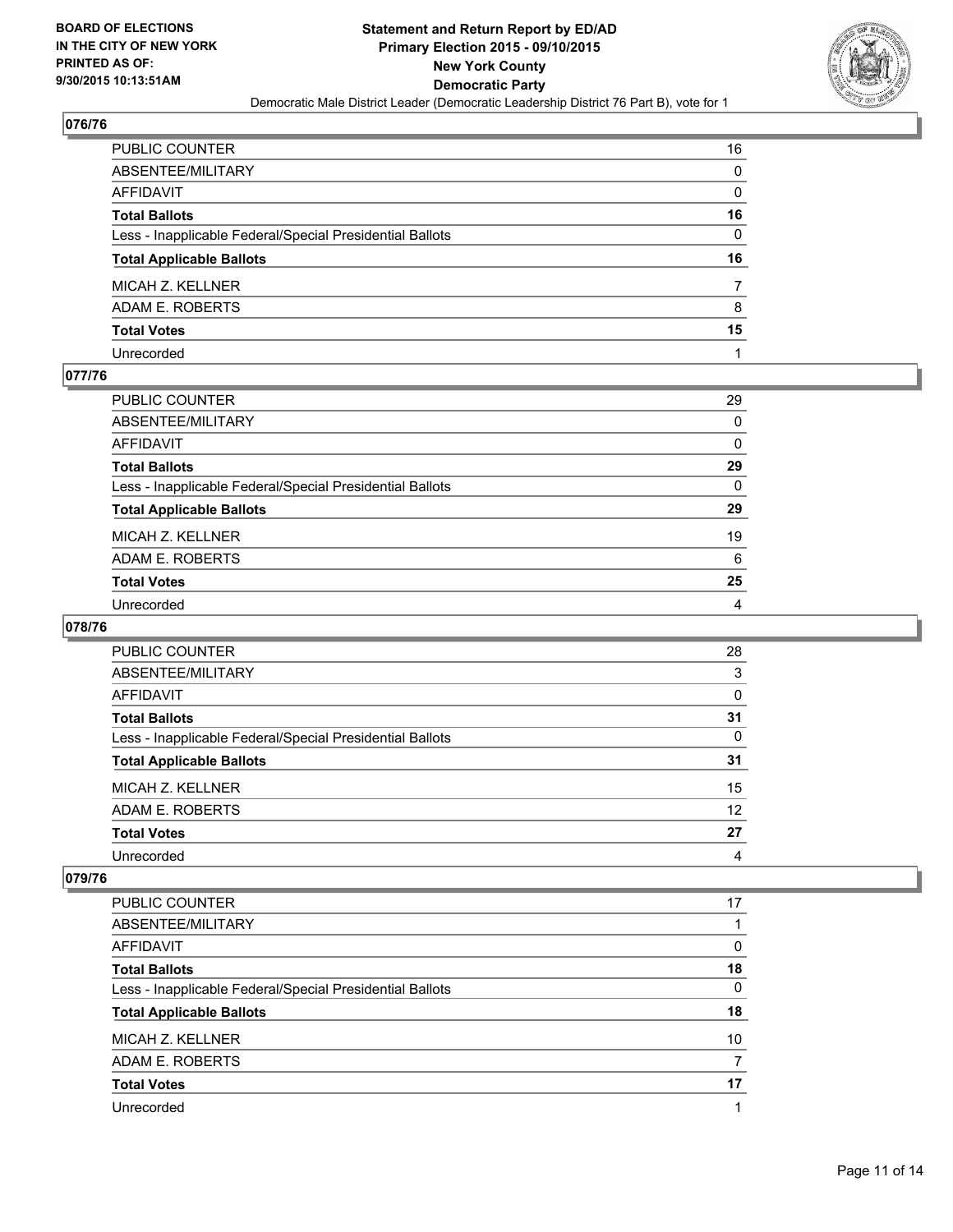

| PUBLIC COUNTER                                           | 14           |
|----------------------------------------------------------|--------------|
| ABSENTEE/MILITARY                                        | 1            |
| AFFIDAVIT                                                | $\mathbf{0}$ |
| Total Ballots                                            | 15           |
| Less - Inapplicable Federal/Special Presidential Ballots | $\mathbf{0}$ |
| <b>Total Applicable Ballots</b>                          | 15           |
| MICAH Z. KELLNER                                         | 2            |
| ADAM E. ROBERTS                                          | 13           |
| Total Votes                                              | 15           |

## **081/76**

| PUBLIC COUNTER                                           | 15             |
|----------------------------------------------------------|----------------|
| ABSENTEE/MILITARY                                        | 0              |
| AFFIDAVIT                                                | 0              |
| Total Ballots                                            | 15             |
| Less - Inapplicable Federal/Special Presidential Ballots | $\mathbf{0}$   |
| <b>Total Applicable Ballots</b>                          | 15             |
| MICAH Z. KELLNER                                         | 5              |
| ADAM E. ROBERTS                                          | 8              |
| Total Votes                                              | 13             |
| Unrecorded                                               | $\overline{2}$ |
|                                                          |                |

## **088/76**

| <b>PUBLIC COUNTER</b>                                    | 16             |
|----------------------------------------------------------|----------------|
| ABSENTEE/MILITARY                                        | 2              |
| AFFIDAVIT                                                | 0              |
| <b>Total Ballots</b>                                     | 18             |
| Less - Inapplicable Federal/Special Presidential Ballots | 0              |
| <b>Total Applicable Ballots</b>                          | 18             |
| MICAH Z. KELLNER                                         | 8              |
| ADAM E. ROBERTS                                          | 8              |
| <b>Total Votes</b>                                       | 16             |
| Unrecorded                                               | $\overline{2}$ |

| <b>PUBLIC COUNTER</b>                                    | 15 |
|----------------------------------------------------------|----|
| ABSENTEE/MILITARY                                        | 0  |
| AFFIDAVIT                                                | 0  |
| <b>Total Ballots</b>                                     | 15 |
| Less - Inapplicable Federal/Special Presidential Ballots | 0  |
| <b>Total Applicable Ballots</b>                          | 15 |
| MICAH Z. KELLNER                                         | 8  |
| ADAM E. ROBERTS                                          | 7  |
| <b>Total Votes</b>                                       | 15 |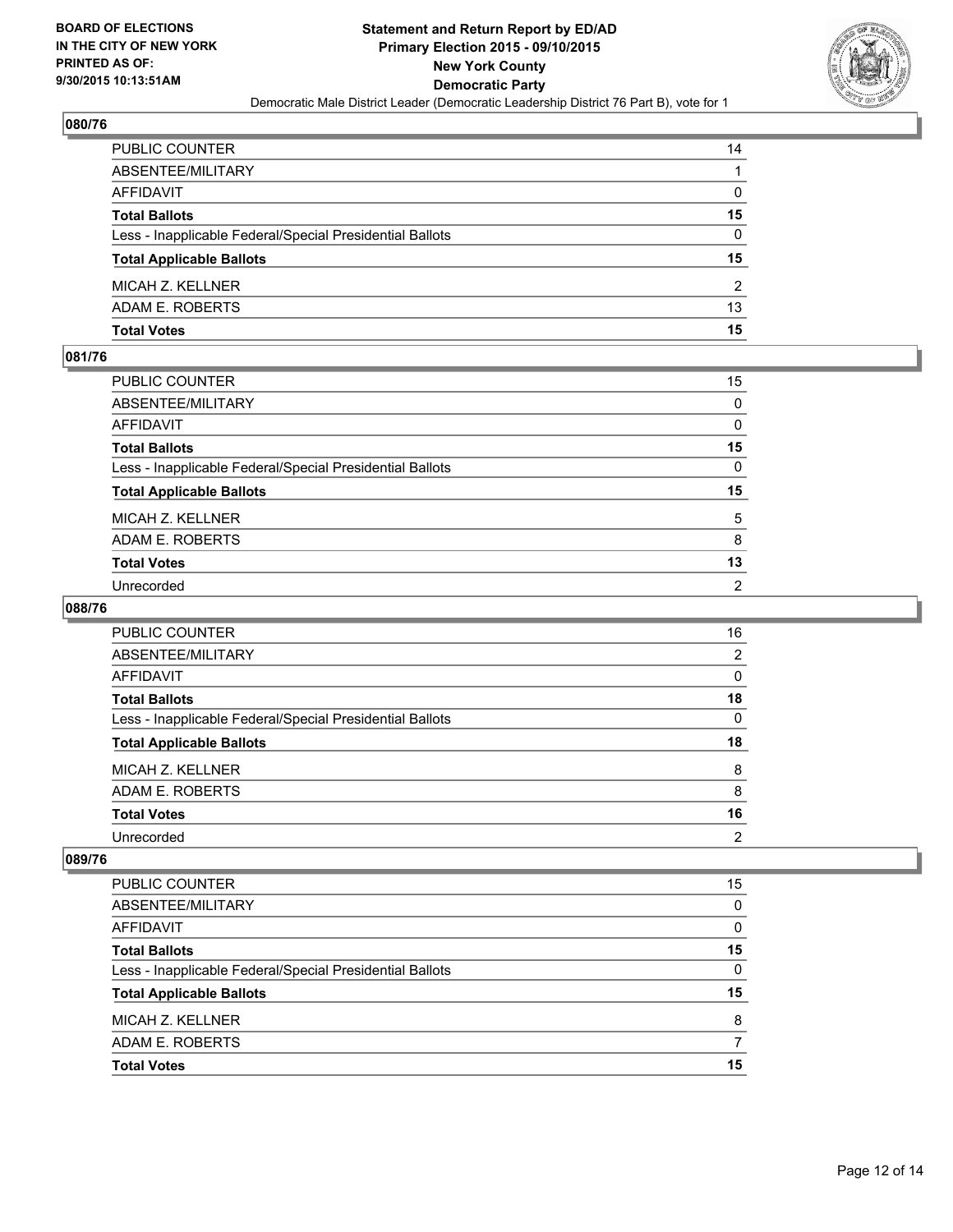

| PUBLIC COUNTER                                           | 16       |
|----------------------------------------------------------|----------|
| ABSENTEE/MILITARY                                        | 0        |
| AFFIDAVIT                                                | $\Omega$ |
| <b>Total Ballots</b>                                     | 16       |
| Less - Inapplicable Federal/Special Presidential Ballots | $\Omega$ |
| <b>Total Applicable Ballots</b>                          | 16       |
| MICAH Z. KELLNER                                         | 4        |
| ADAM E. ROBERTS                                          | 7        |
| <b>Total Votes</b>                                       | 11       |
|                                                          |          |